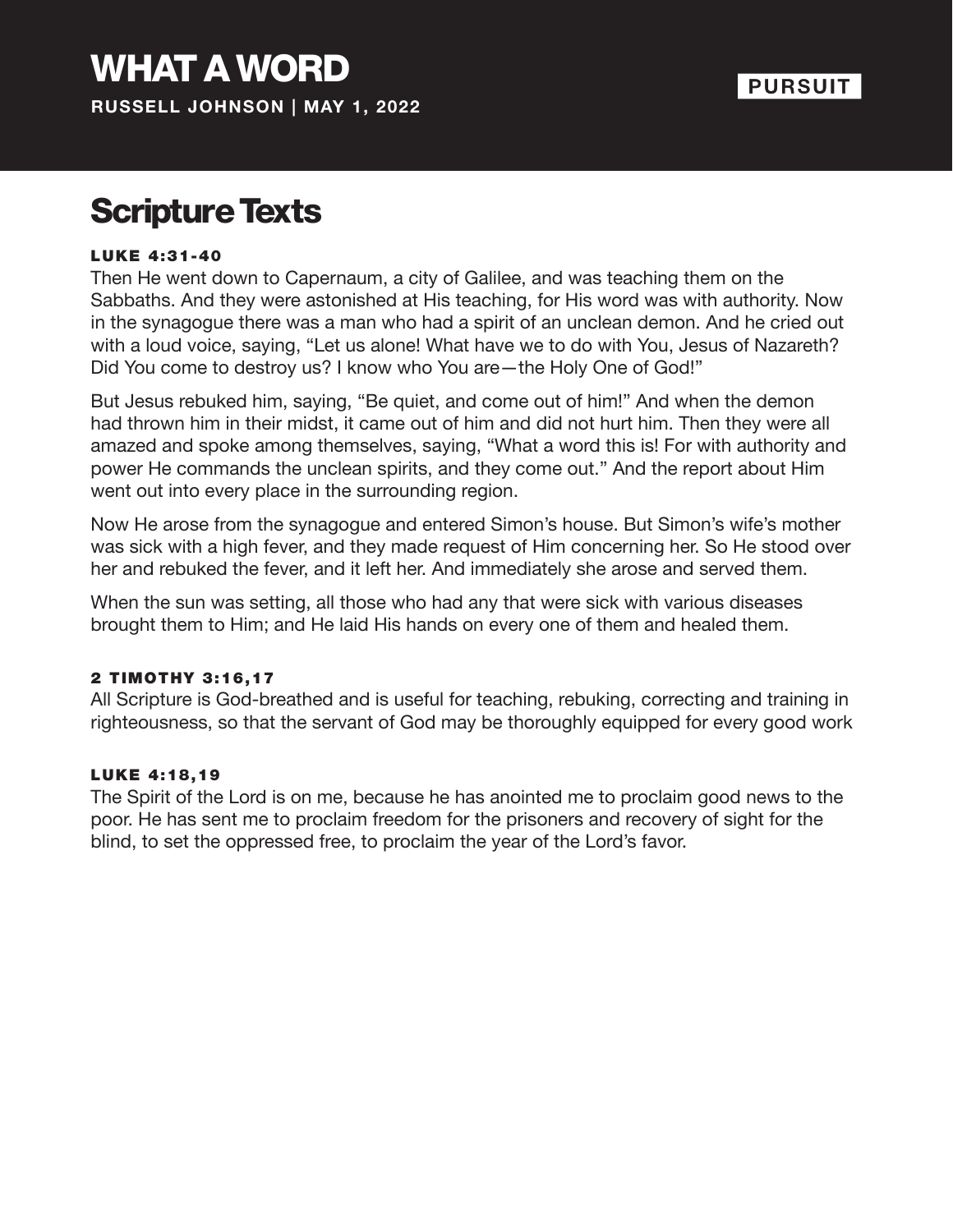### Big Ideas

**We have Believers who have become convinced that they have a big devil and a small Jesus.** 

# 2

**At the end of time, we will see the one whose head has been crushed by Christ and wonder why we ever spent a day being scared of that pathetic worm.**

**Scripture is not merely inspired; it has the authority to direct our lives.**

4

6

**When a person of authority communicates with authority, it creates an opening for people to receive revelation.**

**This is my Bible. I am what it says I am. I have what it says I have. I can do what it says I can do. Today, I will receive the Word of God. My mind is open. My heart is ready. I will never be the same. In Jesus name, Amen.**

> **He has the highest name; there is nothing for us to fear in any circumstance we face.**



5

1